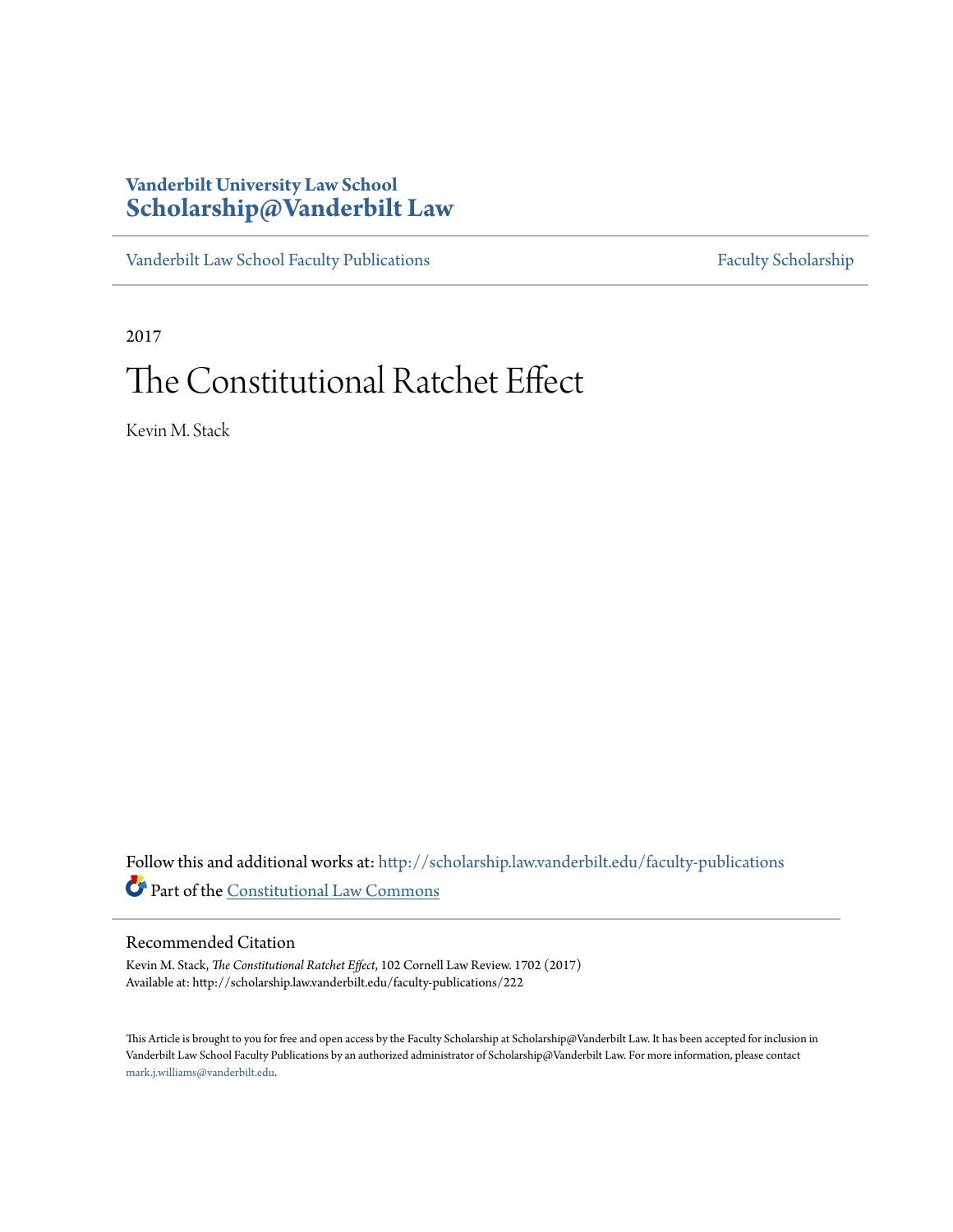# HEINONLINE

Citation: Cornell L. Rev. 1702 Provided by: Vanderbilt University Law School

Content downloaded/printed from [HeinOnline](http://heinonline.org/HOL/Page?handle=hein.journals/clqv102&collection=journals&id=1750&startid=1750&endid=1755)

Wed Feb 14 11:40:33 2018

- -- Your use of this HeinOnline PDF indicates your acceptance of HeinOnline's Terms and Conditions of the license agreement available at http://heinonline.org/HOL/License
- -- The search text of this PDF is generated from uncorrected OCR text.
- -- To obtain permission to use this article beyond the scope of your HeinOnline license, please use:

[Copyright Information](https://www.copyright.com/ccc/basicSearch.do?operation=go&searchType=0&lastSearch=simple&all=on&titleOrStdNo=0010-8847)



 Use QR Code reader to send PDF to your smartphone or tablet device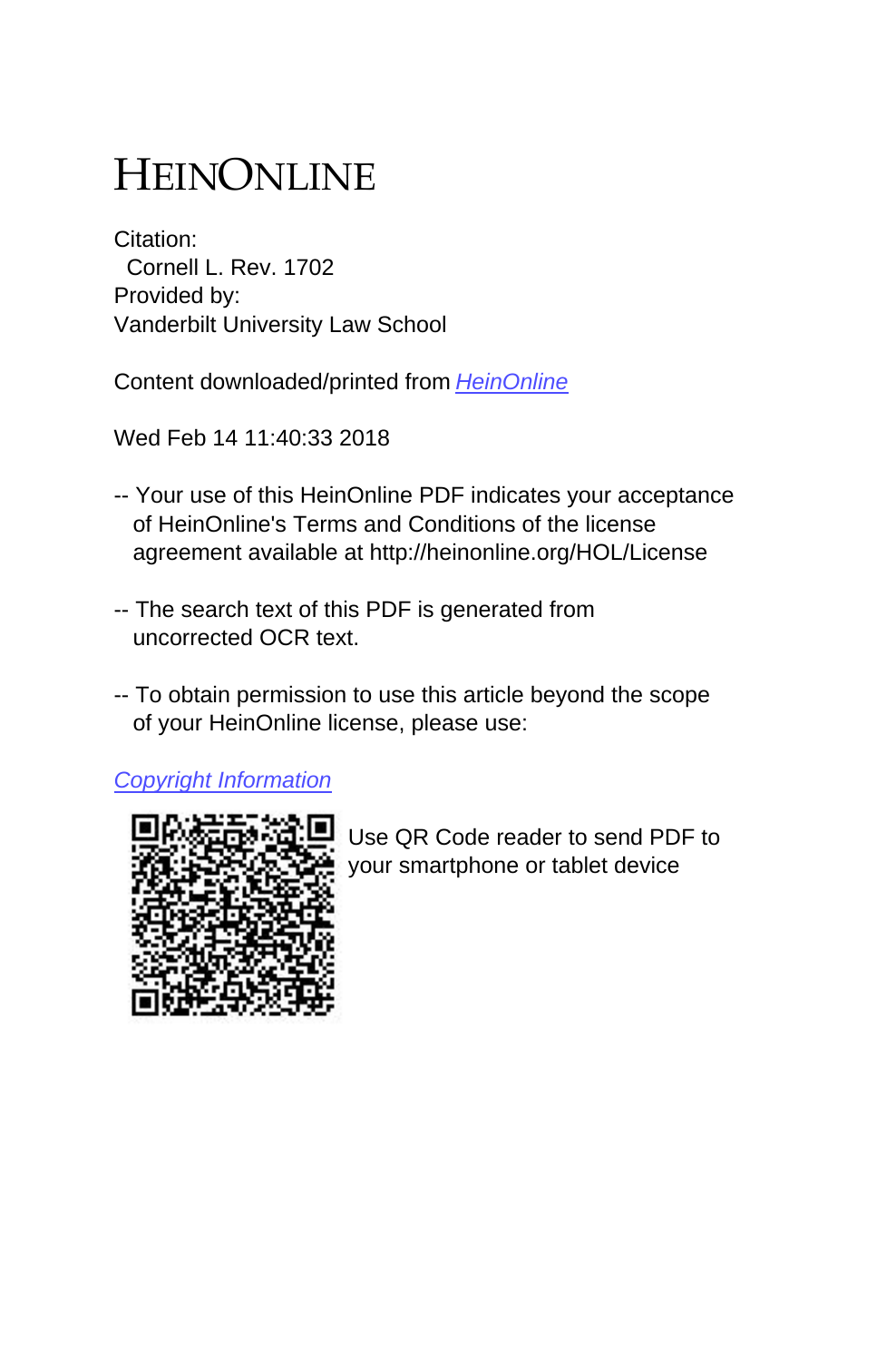### THE CONSTITUTIONAL RATCHET EFFECT *Kevin* M. *Stackt*

Christopher Serkin and Nelson Tebbe take an inductive and empirical approach to constitutional interpretation and elaboration. They ask whether attributes of the Constitution justify interpretive exceptionalism-that is, interpreting and elaborating the Constitution differently than other forms of law. **<sup>148</sup>**They conclude that the characteristics of the Constitution they consider do not justify interpretive exceptionalism-at most, the "Constitution's principal distinguishing feature may be the fact that people *think* the Constitution is special-that it has a kind of mythological status." **<sup>149</sup>**As Serkin and Tebbe see it, the extent to which individuals view the Constitu-

t Professor of Law, Vanderbilt Law School. I am grateful to Chris Serkin for helpful comments.

<sup>148</sup> Christopher Serkin & Nelson Tebbe, *Is the Constitution Special?*, 101 COR-NELL L. REV. 701, 703-04, 749-51 (2016).

**<sup>149</sup>** Christopher Serldn & Nelson Tebbe, *Mythmaking in Constitutional Interpretation: A Response to Primus and Stack, supra,* at 1.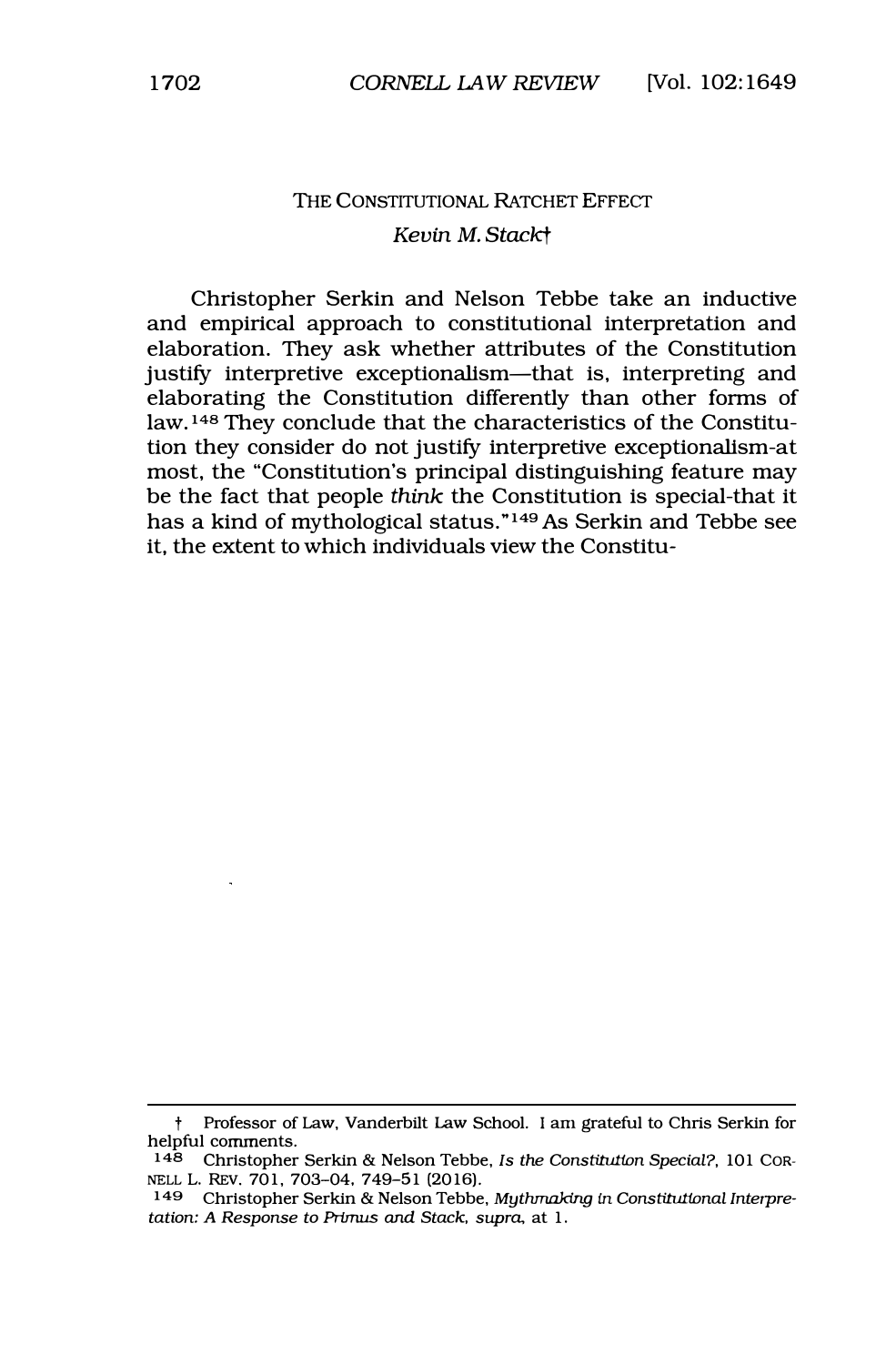tion or constitutional law as special is best explained with reference to a broad cultural gloss, a shared ascription of a particular kind of value to the Constitution rather than any particular feature of our existing Constitution or constitutional **law.<sup>150</sup>**As a result, interpretive exceptionalism appears to be founded on accepting a mythology of the Constitution's and constitutional law's special character.<sup>151</sup> That thought in turn prompts Serkin and Tebbe to worry about the ways in which this cultural identification and valorization of the Constitution poses distinctive risks. **<sup>152</sup>**

I take up their invitation to consider those risks below, but first notice how different Serkin and Tebbe's approach to constitutional theory and law is from more deductive and topdown theories. Under a more deductive approach, it does not make sense to ask whether observed features of the Constitution (such as the generality of its terms) are able to justify a distinct interpretive approach.<sup>153</sup> Rather, a justification for the Constitution's special treatment follows from arguments about the Constitution's distinctive authority or distinctive legal role-that is, premises of constitutionalism. On this view, the project of constitutional theory is to provide an account of how constitutional law performs a special function in our legal system, and then to develop interpretive theories on the basis of that ascribed function. The arguments for the divergence in constitutional and statutory interpretation that **I** make in my first response proceed from that perspective. $154$ 

From Serkin and Tebbe's more empirical viewpoint, they want a showing-some proof-that constitutional law actually performs a distinctive function before they will endorse its distinctive interpretive treatment. For instance, they insightfully argue that constitutional law may not be particularly entrenched in the sense of being less subject to change than other kinds of legal arrangements.<sup>155</sup> So why, they wonder, does it makes sense to continue to think of the Constitution and constitutional laws as distinctively serving a preservationist func-

**<sup>150</sup>** Serkin **&** Tebbe, *Is the Constitution Special?, supra* note 148, at **771-72;** Serkin **&** Tebbe, *Mythmaking, supra* note 149, at **8.**

**<sup>151</sup>** Serkin **&** Tebbe, *Mythmaking, supra* note 149, at **7.**

**<sup>152</sup>** Serkin **&** Tebbe, *Is the Constitution Special?, supra* note 148, at **775-76;** Serkin **&** Tebbe, *Mythmaking, supra* note 149, at **7-8.**

**<sup>153</sup>** Kevin M. Stack, *The Inference from Authority to Interpretive Method* in *Constitutional and* Statutory *Domains, supra,* at **5-6.**

<sup>154</sup> See *Stack, supra* note **153.**

**<sup>&#</sup>x27;55** Serkin **&** Tebbe, *Is the Constitution Special?, supra* note 148, at **753-59.**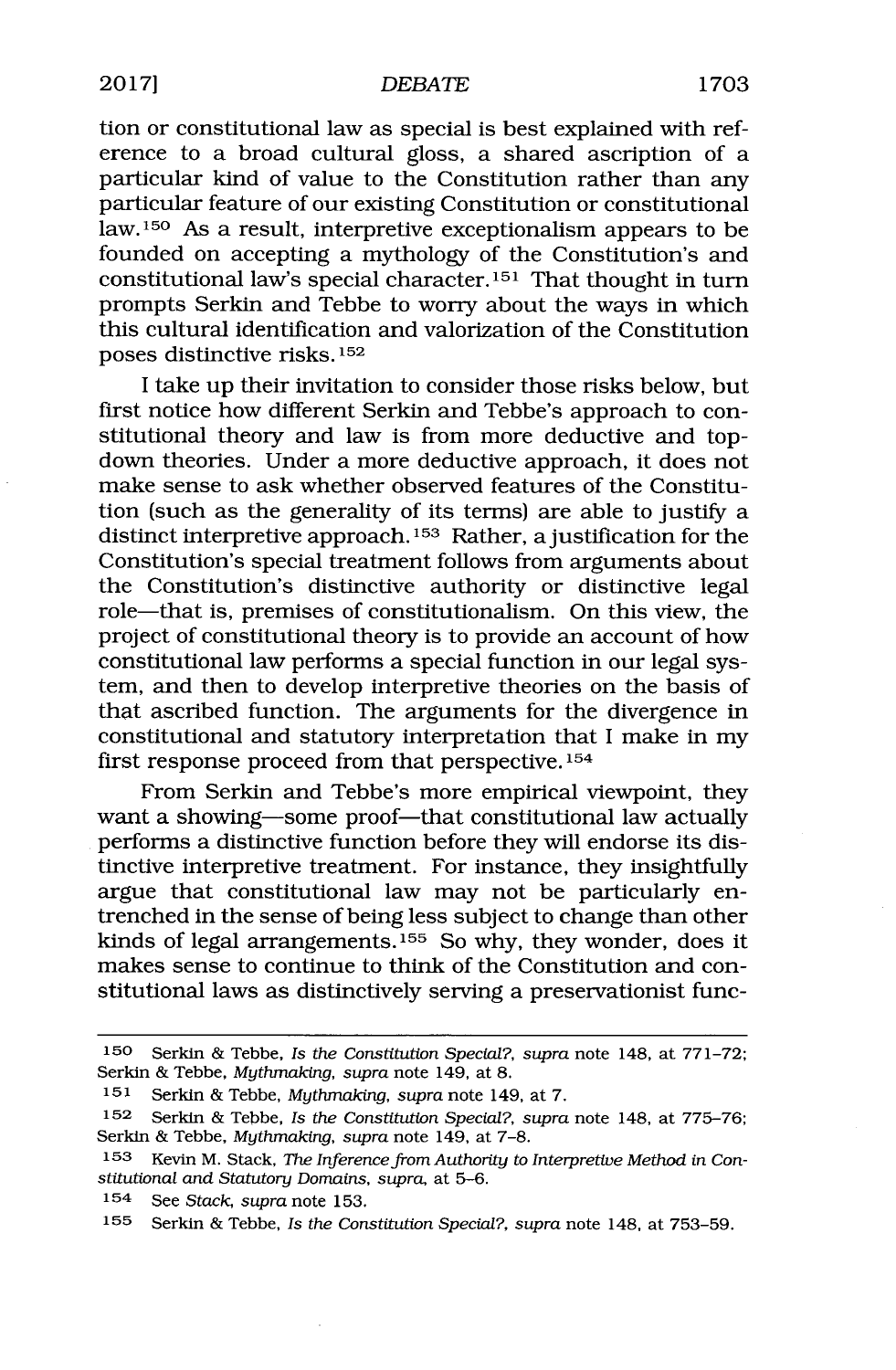**tion.1<sup>5</sup> 6** In this sense and others, they insist that constitutional practices should bear out the premises of any constitutional theory, otherwise claims of constitutional authority or function are perpetuating a mythology. This raises deep questions about the aims of constitutional theory, and the relationship between more ideal theory and a cultural study of the practices we identify as constitutional. **<sup>157</sup>**

We need not resolve those higher-order questions, however, because even when we take a more empirical approach, grounds for divergence in constitutional and statutory interpretation still emerge. These arguments for interpretive divergence arise as responses to observed pathologies. Consider, for instance, Serkin and Tebbe's concern that the pervasive view of the Constitution as special produces distinctive risks. The constitutional risks they have in mind might be conceived as a constitutional ratchet with three elements.

The first concerns use of the Constitution in politics. **If** the Constitution is viewed as a repository of our deepest values, 158 politics can take strategic advantage **by** casting issues in constitutional terms.<sup>159</sup> Framing an issue in constitutional terms, when successful, "insulat[es] certain topics from political discourse because they ostensibly concern higher-order lawmaking."<sup>160</sup> Second, and closely related, that constitutional framing distances consideration of an issue from the normal politics that takes place in elected bodies and administrative agencies. It also augments the role of legal argumentation.<sup>161</sup> In particular, once an issue is decided or framed in constitutional terms, the wide range of policy and evaluative concerns that might otherwise bear on its resolution must be translated into the terms of constitutional argument and accorded the weight that constitutional law grants them. Third, the Constitution's special status in our culture may make it particularly tempting for courts to enlarge the range of issues for which

**<sup>156</sup>** *Id. at* **758-59.**

**<sup>157</sup>** *See, e.g.,* **PAUL** W. **KAHN, THE CULTURAL STUDY OF LAw: RECONSTRUCTING LEGAL SCHOLARSHIP 37 (1999)** (explicating the conditions and aims of a cultural study of law).

**<sup>158</sup>** *See* Richard Primus, *The Constitutional Constant, supra,* at 1-2; *cf* Serkin **&** Tebbe, *Is the Constitution Special?, supra* note 148, at **771.**

**<sup>159</sup>** Serkin **&** Tebbe, *Is the Constitution Special?, supra* note 148, at **775** (commenting on reasons political actors invoke constitutional categories).

**<sup>160</sup>** Serkin **&** Tebbe, *Mythmaking, supra* note 149, at **8.**

**<sup>161</sup>** Serkin **&** Tebbe, Is *the Constitution Special?, supra* note 148, at **772-73.**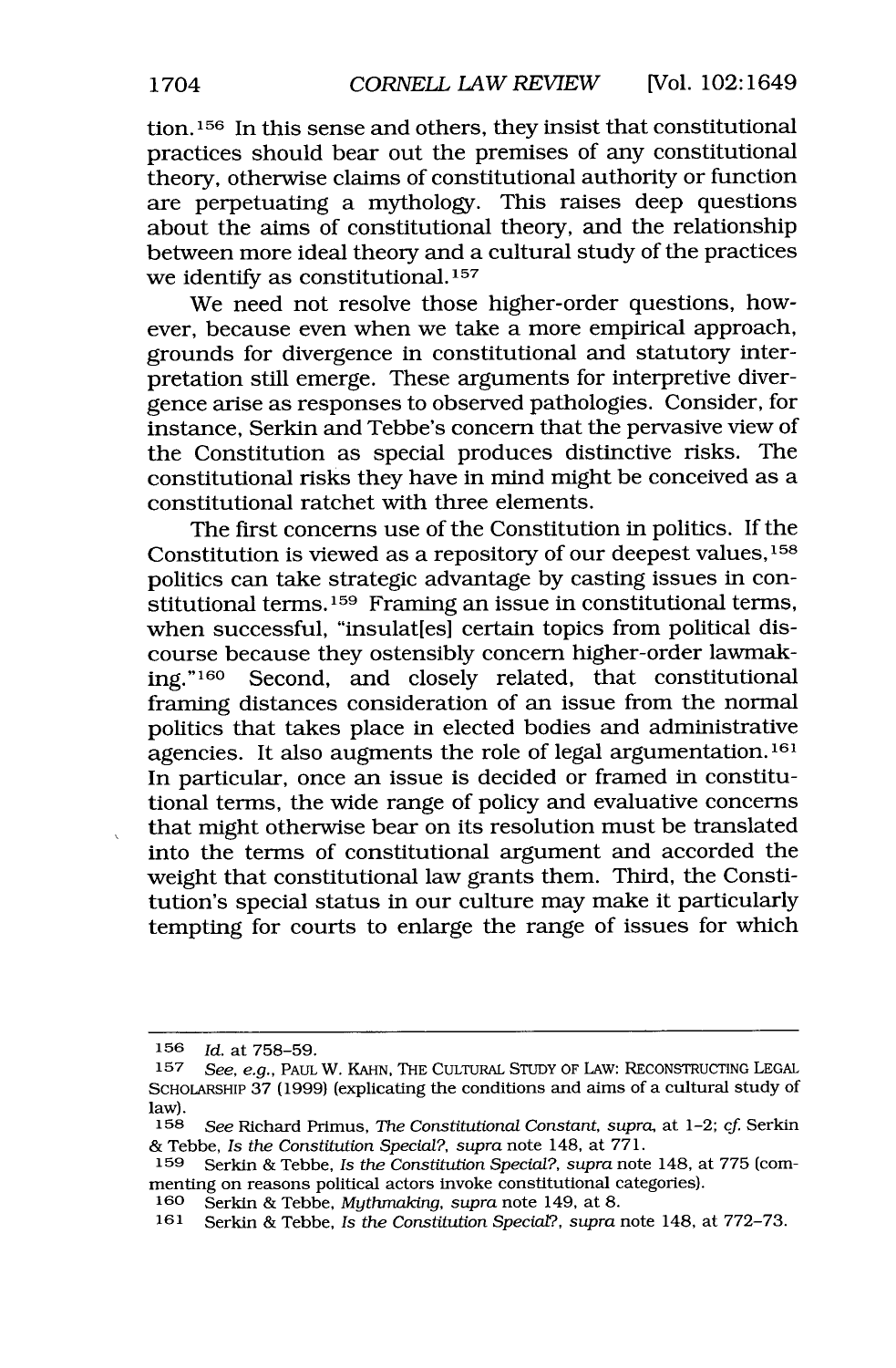constitutional law provides an answer, <sup>162</sup> often in the form of a constitutional right.

When these dynamics operate together, they have a ratchet effect of transforming more and more of our political landscape into constitutional politics. On the one hand, the Constitution's special status as a repository of our deepest values means that what is constitutional not only changes with our values, 163 but changes in a way that expands the scope of issues touched **by** constitutional law. But once an issue is accorded a constitutional status or right, it alters normal politics about the issue, and to the extent that courts become the privileged forum for resolution of those issues, argument about the merits must move within the constrained model of practical reasoning provided **by** constitutional argument. As issue after issue is resolved in a form of constitutional law rather than resting primarily under the power of municipal governments, common law courts, state legislatures, Congress, or the federal executive, our already judicialized government becomes subject to the courts in a more profound way.

At an admittedly high level of abstraction, this constitutional ratchet effect may provide a diagnosis of an important dynamic or even pathology within American constitutionalism. It also seems to capture what Serkin and Tebbe worry are the risks or downsides of our view of the Constitution as distinctively important and special in ways that are difficult to tie to its attributes. Let us suppose that this ratchet effect obtains and describes a dynamic in American constitutionalism. Doesn't it, too, have implications for constitutional interpretation and elaboration?

**I** could imagine several ways in which it would justify principles of constitutional interpretation and elaboration. Here is one way that argument might proceed: lawyers and the public view the Constitution and constitutional law as distinctively important, and the way which they do so ends up producing the ratchet effect just described. Assuming that effect is generally undesirable-whether because it unduly impinges on the scope of issues subject to democratic resolution or for some other reason-an implementing rule could help check the judiciary's tendency to enlarge the scope of issues to which the Constitution provides an answer.

**<sup>162</sup>** *Cf. id. at* **776** (asserting that political actors leverage the lofty status of constitutional law in political warfare).

**<sup>163</sup>** Primus, *The Constitutional Constant, supra* note **158,** at 1-2.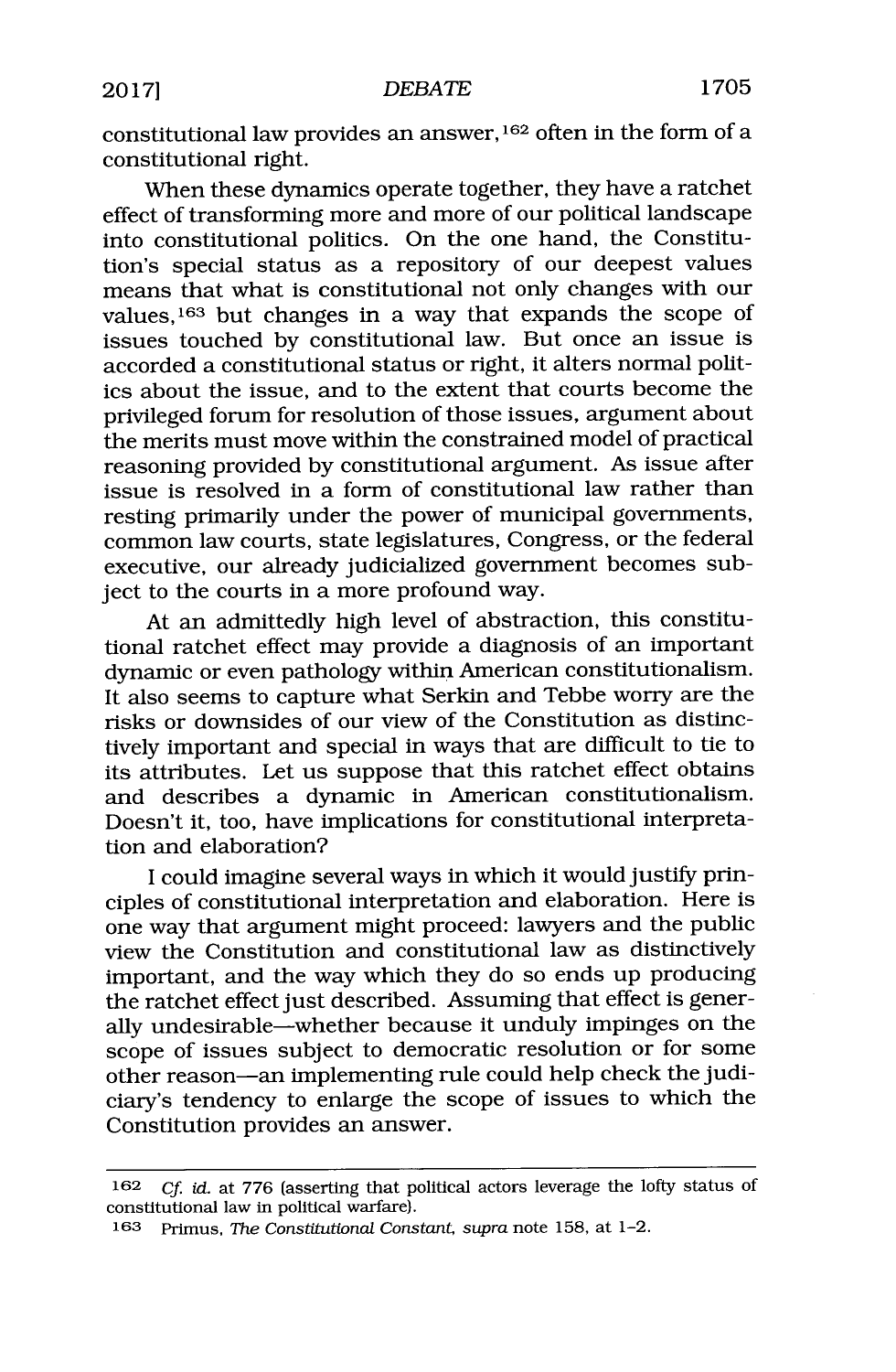Such implementing rules have deep roots in the American constitutional tradition. One such rule, framed as a "rule of administration," was defended **by** James B. Thayer in his classic article, *The Origin and Scope of the American Doctrine of Constitutional Law.164* Thayer argued that when courts are faced with a question of whether legislation is constitutional, the question they should ask themselves is whether "the violation of the constitution is so manifest as to leave no room for reasonable doubt."<sup>165</sup> As Thayer elaborates this defense of a kind of constitutional minimalism, he argues that *"the ultimate question is not what is the true meaning of the constitution, but whether legislation is sustainable or not.*"<sup>166</sup> Thayer's rule, developed with regard to the dangers of judicial review of legislation in particular, could be generalized to help address the judicial tendency of finding too many constitutional answers, with courts asking whether the Constitution is clearly violated.

I do not mean to suggest that an approach that mirrors Thayer's is the only inference that could be made from the ratchet effect, or that such a doctrinal standard would always be effective.<sup>167</sup> But if we see the constitutional ratchet effect as a consequence of the way in which judges mythologize the Constitution, that observation can provide a foundation for principles of constitutional interpretation along the lines that Thayer proposed. Notice that this type of argument for interpretive exceptionalism has a different character than more deductive arguments from constitutional authority that Serkin and Tebbe want to avoid. It begins with an account of political risks or pathologies and defends interpretive principles to address those risks. For Serkin and Tebbe, the focus would be on addressing the constitutional ratchet or other implications of our cultural ascription of value to the Constitution. Others, such as Adrian Vermeule, have generalized this inquiry, developing a theory of the Constitution based on an understanding of how well it manages certain political risks.<sup>168</sup> Following this path leads to arguments for interpretive exceptionalism, but based on functional accounts of risk or institutional tendencies. So even if we proceed, with Serkin and Tebbe, **by** focusing on how we view the Constitution, not theoretical arguments about au-

**<sup>164 7</sup>** HARV. L. REV. **129,** 139-40 **(1893).**

**<sup>165</sup>** *Id.* at 140 (quoting Commonwealth v. Smith, 4 Binn. **117 (1811)** (Chief Justice Tilghman)).<br> $166$  *Id.* at 150.

**<sup>166</sup>** *Id.* at **150.**

**<sup>167</sup>** See, e.g., **ADRIAN VERMEULE, THE CONSTITUTION OF RISK 54-56** (2014) (examining a critique of "parchment barriers").

**<sup>168</sup>** *See id.*